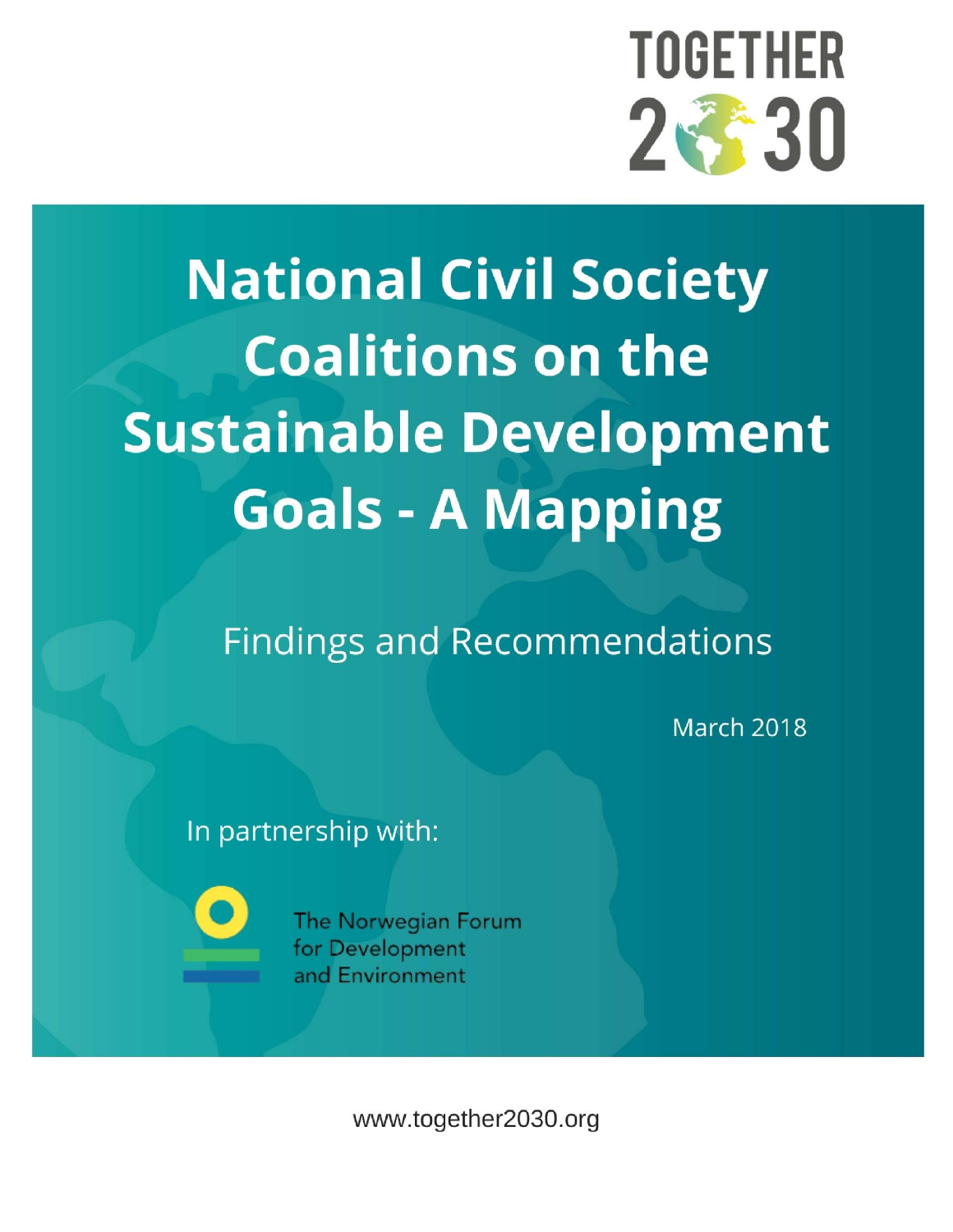© Together 2030. March 2018.

All Rights reserved.

Produced and published by Together 2030 in partnership with the Norwegian Forum for Development and the Environment (ForUM).

Development and Coordination: Naiara Costa, Together 2030 International Secretariat

Survey implementation and review: Naiara Costa and Milagros de Hoz (Together 2030 International Secretariat); Andrew Griffiths (Sightsavers); Borghild Tønnessen-Krokan and Silje Hagerup (ForUM).

Analysis and report draft: Elizabeth Lockwood

Contributors: Together 2030 Core Group, Diego Martinez-Schutt (CAFOD).

*Together 2030 is grateful to all colleagues that participated in this first survey on national CSO coalitions on the SDGs.*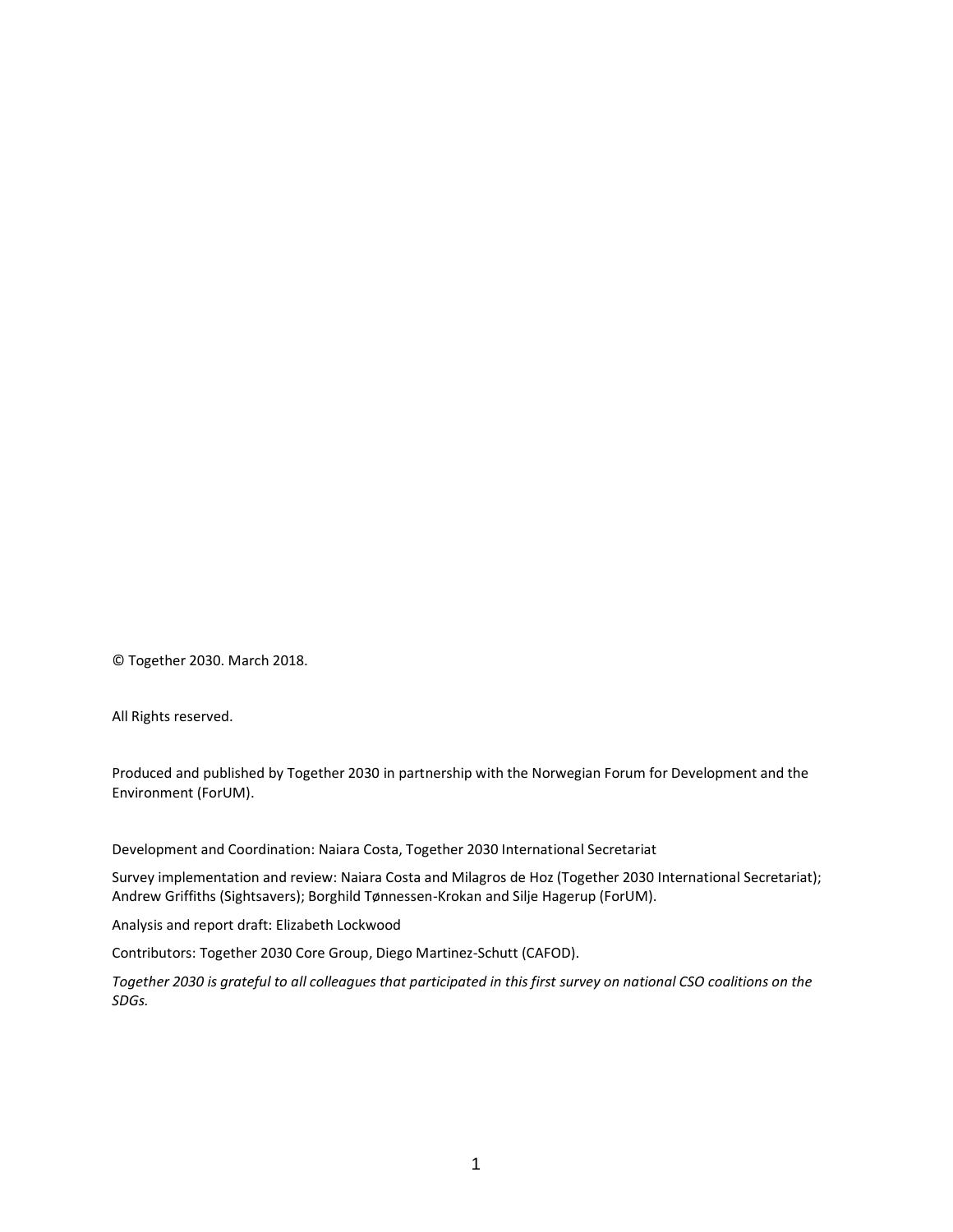# **NATIONAL CIVIL SOCIETY COALITIONS ON THE SUSTAINABLE DEVELOPMENT GOALS - A MAPPING**

*Findings and recommendations*

*March 2018*

## Table of Contents

| 1.             |                                                                                   |
|----------------|-----------------------------------------------------------------------------------|
| 2.             |                                                                                   |
|                |                                                                                   |
|                |                                                                                   |
| 3.             |                                                                                   |
|                |                                                                                   |
|                |                                                                                   |
|                |                                                                                   |
|                |                                                                                   |
|                |                                                                                   |
|                |                                                                                   |
|                |                                                                                   |
| 4.             |                                                                                   |
| 5.             |                                                                                   |
| 6.             |                                                                                   |
| 7 <sub>1</sub> | ANNEX – Contact Information of National CSO coalitions (respondents who agreed to |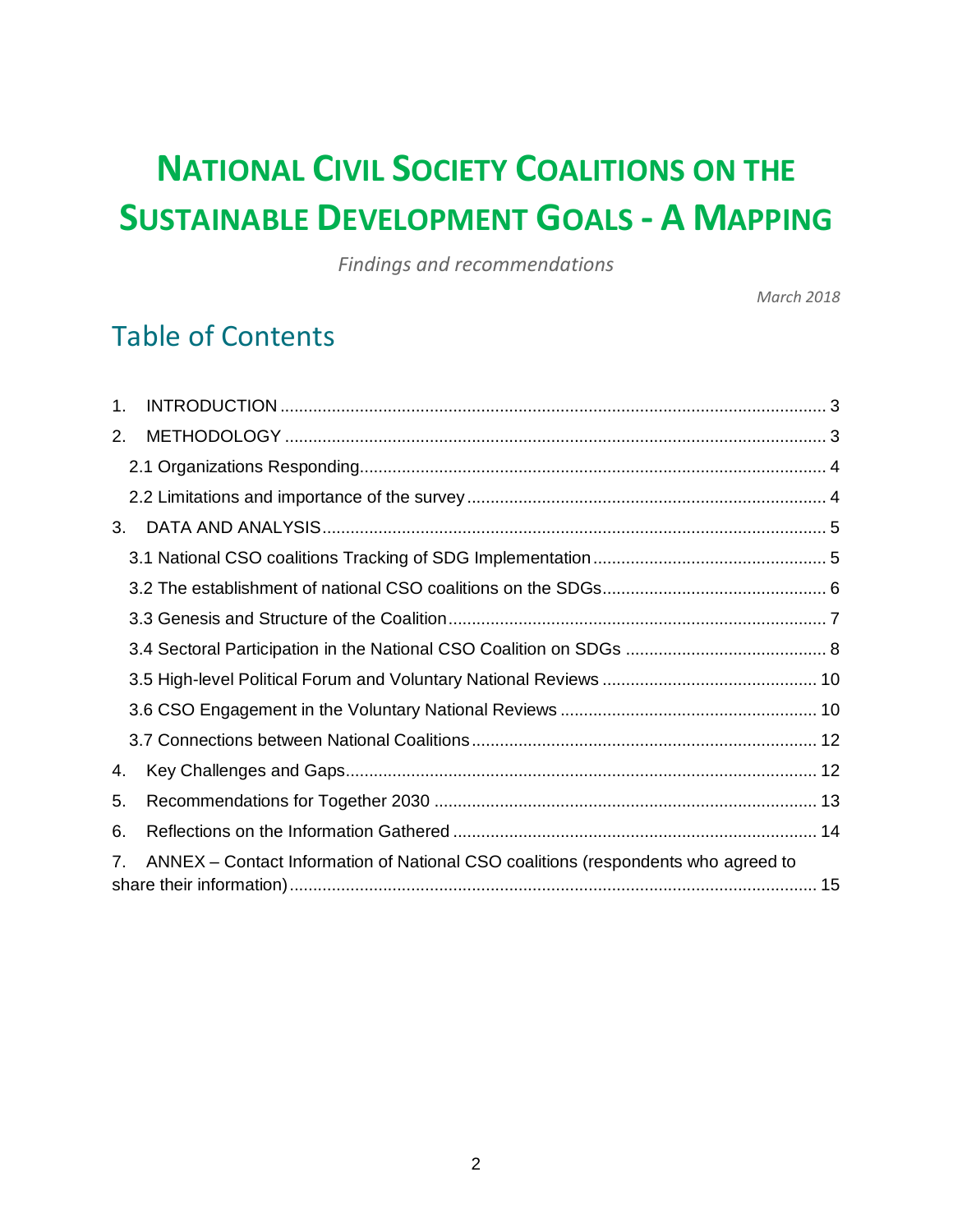# **NATIONAL CIVIL SOCIETY COALITIONS ON THE SUSTAINABLE DEVELOPMENT GOALS - A MAPPING**

*Findings and recommendations*

*March 2018*

### <span id="page-3-0"></span>1. INTRODUCTION

As a global civil society initiative, Together 2030<sup>1</sup> focuses on the implementation and accountability of the United Nations 2030 Agenda for Sustainable Development at all levels. As such, Together 2030, in partnership with the Norwegian Forum for Development and the Environment (ForUM), coordinated a survey with partners and focal points in national civil society coalitions working on the follow up and implementation of the Sustainable Development Goals (SDGs).

The **overall objective** of this exercise was to identify examples of how civil society is organizing to promote and follow up on the implementation of the 2030 Agenda at the national level and to use this review to facilitate the creation and strengthening of bonds among coalitions through peer learning and information exchange to increase capacities to hold governments accountable for the commitments made in the 2030 Agenda.

## <span id="page-3-1"></span>2.METHODOLOGY

 $\overline{a}$ 

The survey gathered information on existing national CSO coalitions following up and engaging in the implementation of the SDGs at the national level.

The Together 2030 Core Group members (Sightsavers, World Vision, Cepei, Save Matabeleland, PhilSEN, JDPC Ijebu-Ode, Leonard Cheshire Disability) were consulted and supported the identification of contacts and focal points at national level to be invited to participate at the survey. In addition to collecting inputs from the Together 2030 Core Group, the International Secretariat reached out to other strategic partners to strengthen the scope of coalitions to be included in the mapping exercise.

After several rounds of editing, a final online questionnaire with key questions for SDG coalitions was drafted and tested to ensure satisfactory usability. The Secretariat reached out to 39 identified focal points from different regions: Africa, Asia/Pacific, Latin America and the Caribbean, Europe, and North America. The focal points were chosen as they work in some capacity with national coalitions focused on SDG implementation. From this survey, an initial mapping of national CSO coalitions on the SDGs was collected. A summary of these findings is below, which includes a breakdown of organizations, a synthesis of responses, key challenges and gaps, and recommendations on how Together 2030 can support the work of national CSO coalitions working on the SDGs.

The survey produced **34 responses** from a variety of CSOs with widespread geographic balance. Survey responses were analyzed according to categories, including by geographic distribution, organization and

<sup>&</sup>lt;sup>1</sup> [Together 2030](http://www.together2030.org/) is a global, action-oriented initiative aiming to generate and share knowledge on the implementation and accountability of the 2030 Agenda for Sustainable Development and the Sustainable Development Goals, and project the voices of different civil society and stakeholders around the world on the challenges and opportunities of implementing this Agenda.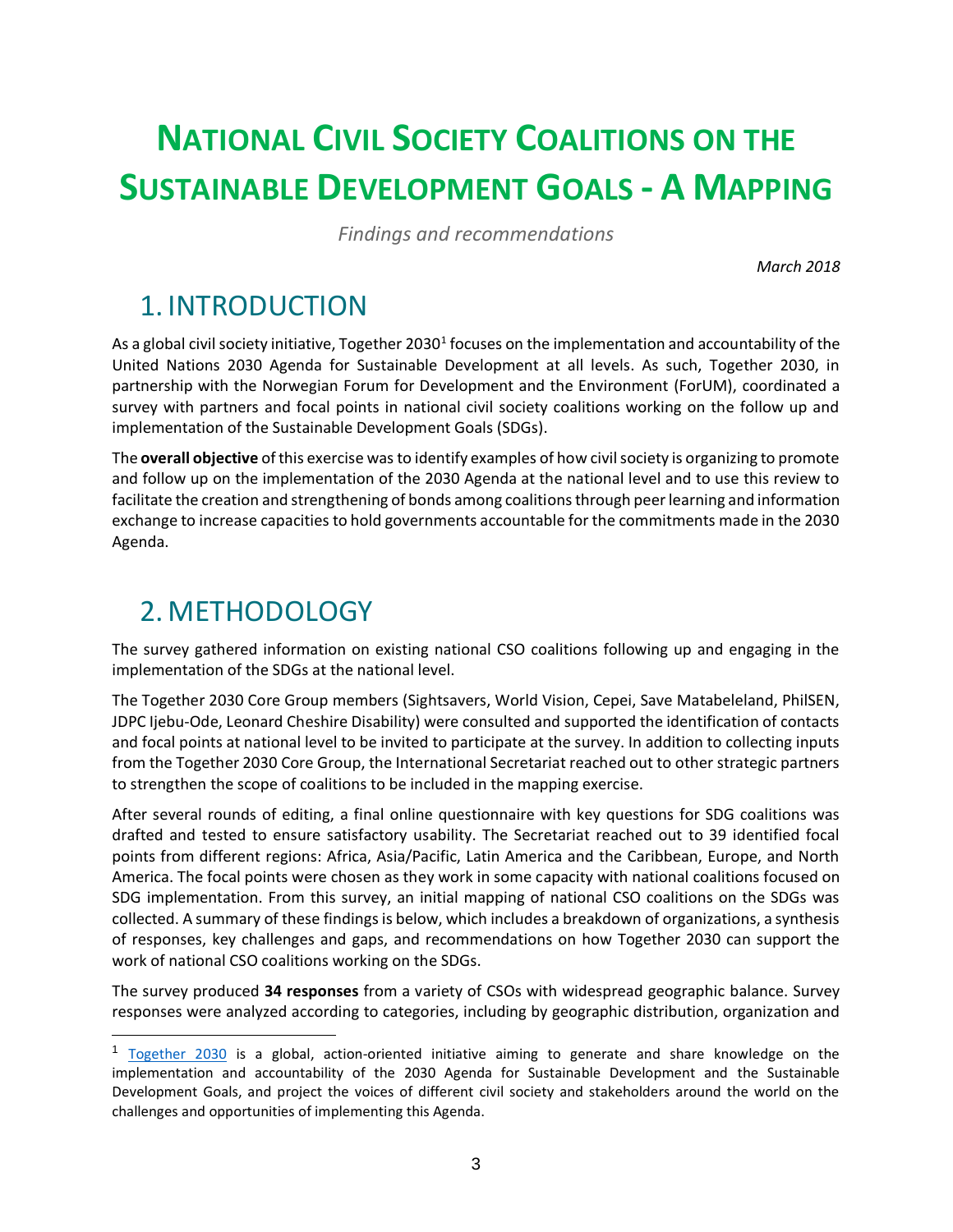sector, SDG implementation tracking, coalition factors, HLPF involvement, and connections between coalitions. Details are below.

#### **Table 1. Geographic Distribution of Responses**

Thirty-four responses were received from Africa, Asia and the Pacific, Europe, and Latin America from 33 countries with India having two responses. Representation was from the following regions and countries:

● **Africa (9 countries)**: Democratic Republic of the Congo, Kenya, Liberia, Nigeria, Senegal, Sierra Leone, Tanzania, Togo, and Zimbabwe

● **Americas (6 countries)**: Argentina, Bolivia, Brazil, Canada, Chile, and Peru

● **Asia/Pacific (8 countries)**: Bangladesh, Fiji, India, Indonesia, Japan, Kenya, Nepal, Philippines, and Republic of Korea

● **Europe (10 countries)**: Belgium, Denmark, Germany, Ireland, Latvia, Norway, Portugal, Sweden, Switzerland, and the United Kingdom

#### <span id="page-4-0"></span>2.1 Organizations Responding

Three branches of Caritas responded, as did three branches of Sightsavers. Otherwise, responses were from distinct organizations. Responses were received from representatives of: Africa Philanthropic Foundation, All Together in Dignity - ATD Ireland, Alliance Sud, Asociacion Chilena de ONG Accion, Canadian Council for International Co-operation, Caritas Congo, Caritas Liberia, Caritas Sierra Leone, Cepei, Civil Society Coalition on Sustainable Development, CNCD-11.11.11, Concord Sweden, Norwegian

Forum for Development and Environment, German NGO Forum on Environment and Development, Gestos, Global Call to Action Against Poverty (GCAP) Kenya, International NGO Forum on Indonesian Development (INFID), Japan Civil Society Network on SDGs, Korea SDGs Network, Latvian Platform for Development Cooperation, NGO Federation of Nepal, Pacific Islands Association of NGOs, Peruvian Campaign for the Right to Education, Philippine Social Enterprise Network, Portuguese NGDO Platform, Poverty Reduction Forum Trust, Sightsavers, The Danish 92 Group, Togo CSOs working group on SDGs, Union Nacional de Instituciones para el Trabajo de Accion Social (UNITAS), Wada Na Todo Abhiyan, and the WWF (World Wildlife Fund for Nature, as co-chair of the Bond SDGs Group).

#### <span id="page-4-1"></span>2.2 Limitations and importance of the survey

One of the main limitations refers to the small sample and thus not fully representative of national CSOs coalitions engaging in SDG implementation. The survey was shared with people identified by the Together 2030 Core Group and Secretariat and this may bring some bias in terms of countries and issues prioritized in the responses. However, this also reflects the novelty and lack of information about national coalitions working on the SDGs - a gap this survey tried to address. Another bias is that the respondents were identified based on the assumption of an existing national CSO coalition in their country, so the data will not be a proxy of the percentage of national CSO coalitions on the SDGs all over the world.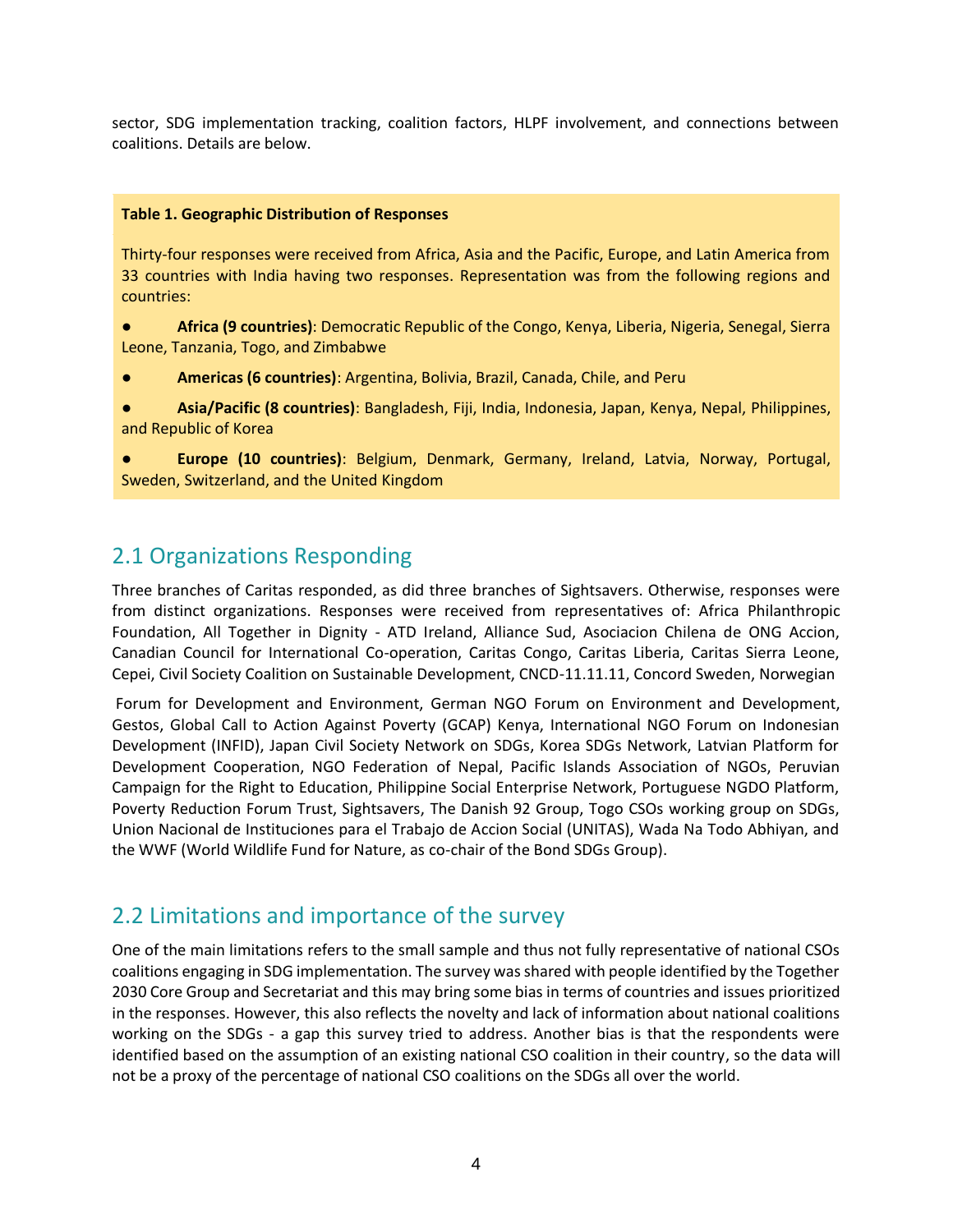The findings gathered from this survey are important since there is little research on national CSO coalitions engaging in SDG implementation at national and local levels. The information gathered from this exercise could provide new and pertinent perspectives on how national coalitions could be more effective in holding national governments accountable in SDG implementation, main challenges and moreover, how Together 2030 and other international networks and development partners could assist in supporting the work of national CSO coalitions working on the SDGs.

#### <span id="page-5-0"></span>3.DATA AND ANALYSIS

#### <span id="page-5-1"></span>3.1 National CSO coalitions Tracking of SDG Implementation

Almost all (32 or 94 percent) of the respondents responded positively to the question "*Is there a national civil society coalition (CSO) or any network actively working on tracking the implementation of the SDGs in your country?*"





Only two respondents responded negatively. Those two respondents were both asked why they thought "A national CSO coalition has not been established to track the SDGs in your country." and were asked to select "all applicable" from a set of possible reasons.

Both respondents agreed that "lack of leadership from CSOs in setting up a coalition," "lack of capacity of CSOs to set up a national SDG coalition," and "lack of resources from CSOs to track the SDG implementation" were factors. The following factor was selected by one of the two respondents: "lack of capacity from CSOs to track the SDGs." One of the two respondents provided her/his own explanation for the lack of a coalition by pointing out that they have their own working group at their platform, in addition to the reasons provided in the survey.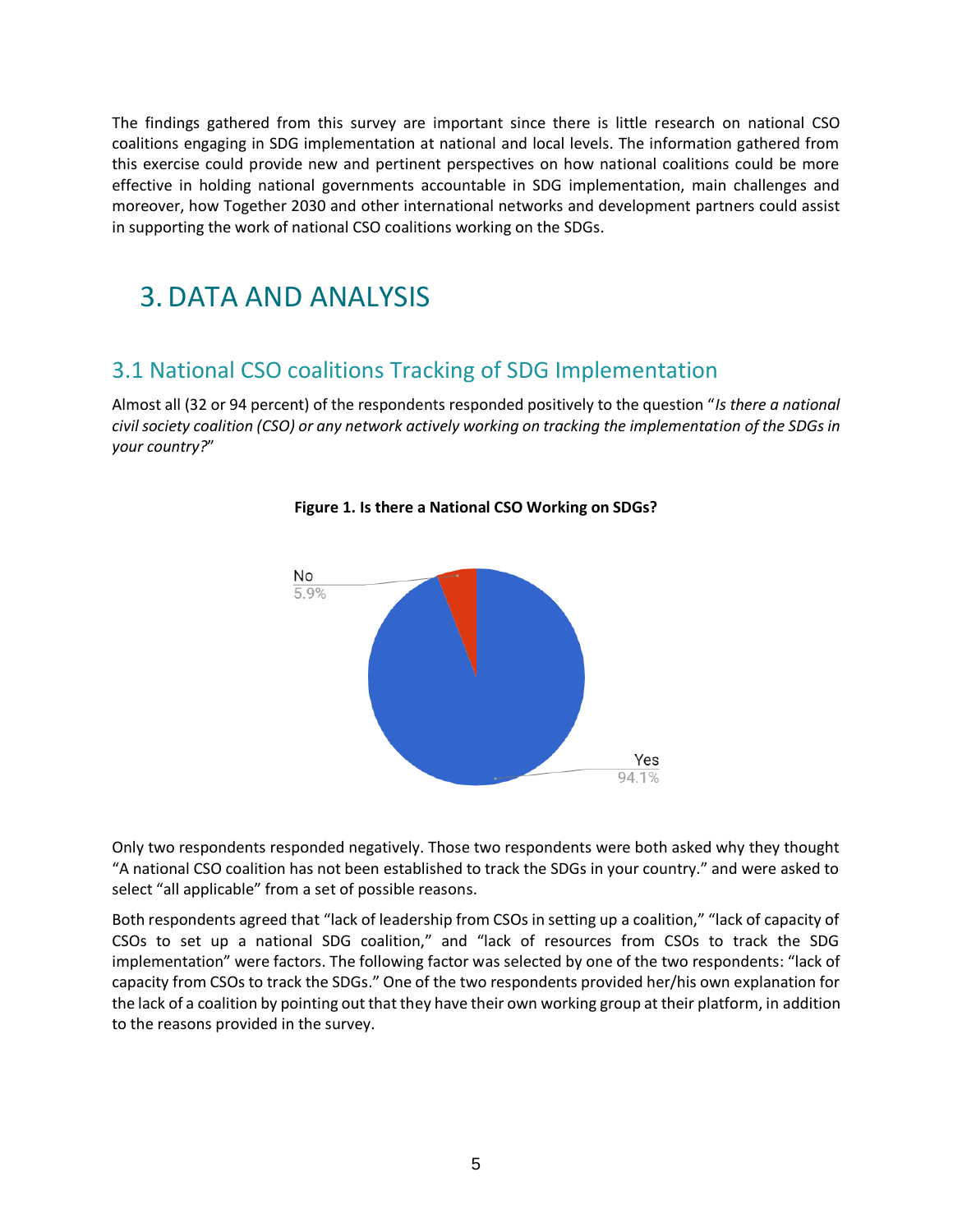| Table 2. Factors Explaining Why a Tracking Coalition Was Not Set Up |                                             |  |  |
|---------------------------------------------------------------------|---------------------------------------------|--|--|
| (for the two cases where it was not)                                |                                             |  |  |
| <b>Factor</b>                                                       | <b>Number of Respondents Listing Factor</b> |  |  |
| Lack of leadership from CSOs in setting up a coalition              | 2                                           |  |  |
| Lack of capacity of CSOs to set up a national SDG coalition         | 2                                           |  |  |
| Lack of resources from CSOs to track the SDG<br>implementation      | 2                                           |  |  |
| Lack of capacity from CSOs to track the SDGs                        | 1                                           |  |  |
| Other responses                                                     | $\overline{\phantom{a}}$                    |  |  |

#### <span id="page-6-0"></span>3.2 The establishment of national CSO coalitions on the SDGs

Regarding the question "*Do you think there should/could be a national CSO coalition focusing on the SDGs in your country? What would be needed for a national coalition to be established?"* two responses were received.

One of the respondents indicated that it would be difficult to have a national CSO coalition due to the size and diversity of the country and lack of inter-connectivity. To address this, political will is needed to assign national resources and back the demand of foreign resources from CSOs. In addition, a clear follow-up national plan with priority SDG indicators must be established. Since the SDGs are all encompassing the respondent considered it challenging to begin this process.

Another respondent indicated that many CSOs are working on SDGs issues and are willing to track implementation, yet they are working in siloes. In this context, a national coalition would be possible and desirable in order to define a framework to harmonize the various CSOs and their focus, yet, there is a lack of coordination and no broader CSO coordination mechanism or meetings. In addition, many CSOs are hesitant to change the current way of working. Effective leadership, good will, and financial resources are needed to establish a coalition or network.

| Table 3. Reasons why a national CSO coalitions does not exist and what would be needed to set it up                                                                                                        |                                                                                                                                                                                                                                                                                                                         |  |
|------------------------------------------------------------------------------------------------------------------------------------------------------------------------------------------------------------|-------------------------------------------------------------------------------------------------------------------------------------------------------------------------------------------------------------------------------------------------------------------------------------------------------------------------|--|
| Reasons given on why national CSO Coalitions do<br>not exist                                                                                                                                               | What is needed to set up CSO Coalitions?                                                                                                                                                                                                                                                                                |  |
| Lack of leadership from CSOs in setting up<br>$\bullet$<br>a coalition;<br>Lack of capacity from CSOs to track the<br>$\bullet$<br>SDG <sub>s</sub> ;<br>Lack of capacity of CSOs to set up a<br>$\bullet$ | Political leadership is needed to foster the<br>$\bullet$<br>establishment of CSO Coalitions;<br>National and foreign resources are required;<br>$\bullet$<br>A better explanation of the complex nature of<br>$\bullet$<br>the SDGs as well as the review and monitoring<br>mechanisms would facilitate CSO engagement |  |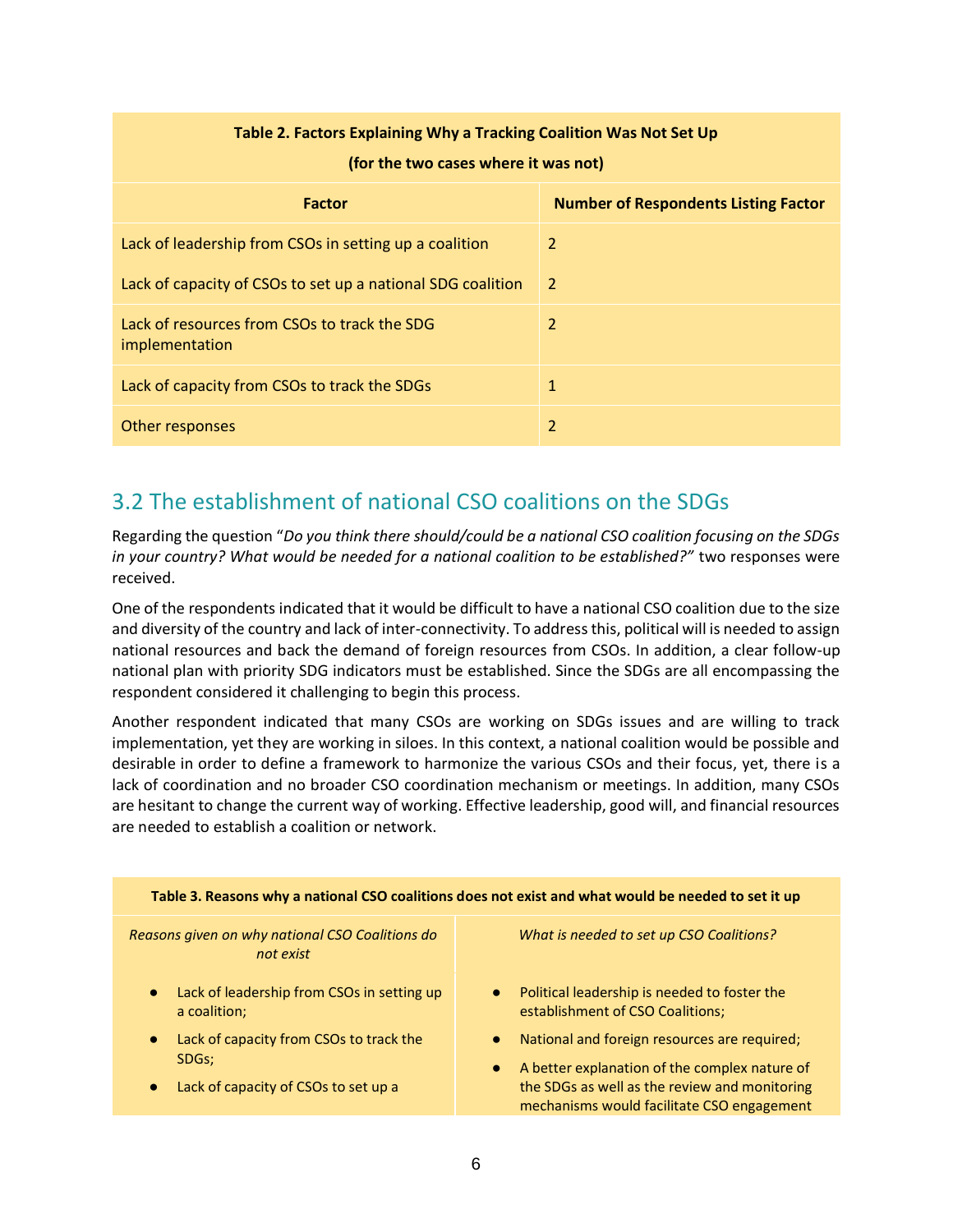#### **Table 3. Reasons why a national CSO coalitions does not exist and what would be needed to set it up**

*Reasons given on why national CSO Coalitions do not exist*

national SDG coalition;

- Lack of resources from CSOs to track the SDG implementation;
- Among other reasons, were the lack of knowledge on the SDGs from the population and that CSOs consider it political to engage with the SDGs.

*What is needed to set up CSO Coalitions?*

more easily;

- The coordination among CSOs working on SDGs is key;
- Guidance and information on the framework and mechanism with clear roles for CSOs are required;
- Setting up a coalition requires "outside-the-box" thinking and actions - and in order to take this step, leadership, goodwill, and financial resources are necessary.

#### <span id="page-7-0"></span>3.3 Genesis and Structure of the Coalition

The 32 respondents who answered in the affirmative to the previous question were asked a follow-up question of "*How was this coalition structured/set up?*" There were five possible responses here, as well as the ability to enter a different response. Fifteen respondents indicated that it was follow up from a national coalition established during the post-2015 process. Seven indicated that it was a new coalition set up after the adoption of the Sustainable Development Goals by the United Nations. Three said that it was a working group or task force within a broader national CSO coalition. Two said that it was a coalition established to prepare for the Voluntary National Review (VNR) at the United Nations High-level Political Forum (HLPF). Finally, five respondents gave a response other than the five possibilities provided.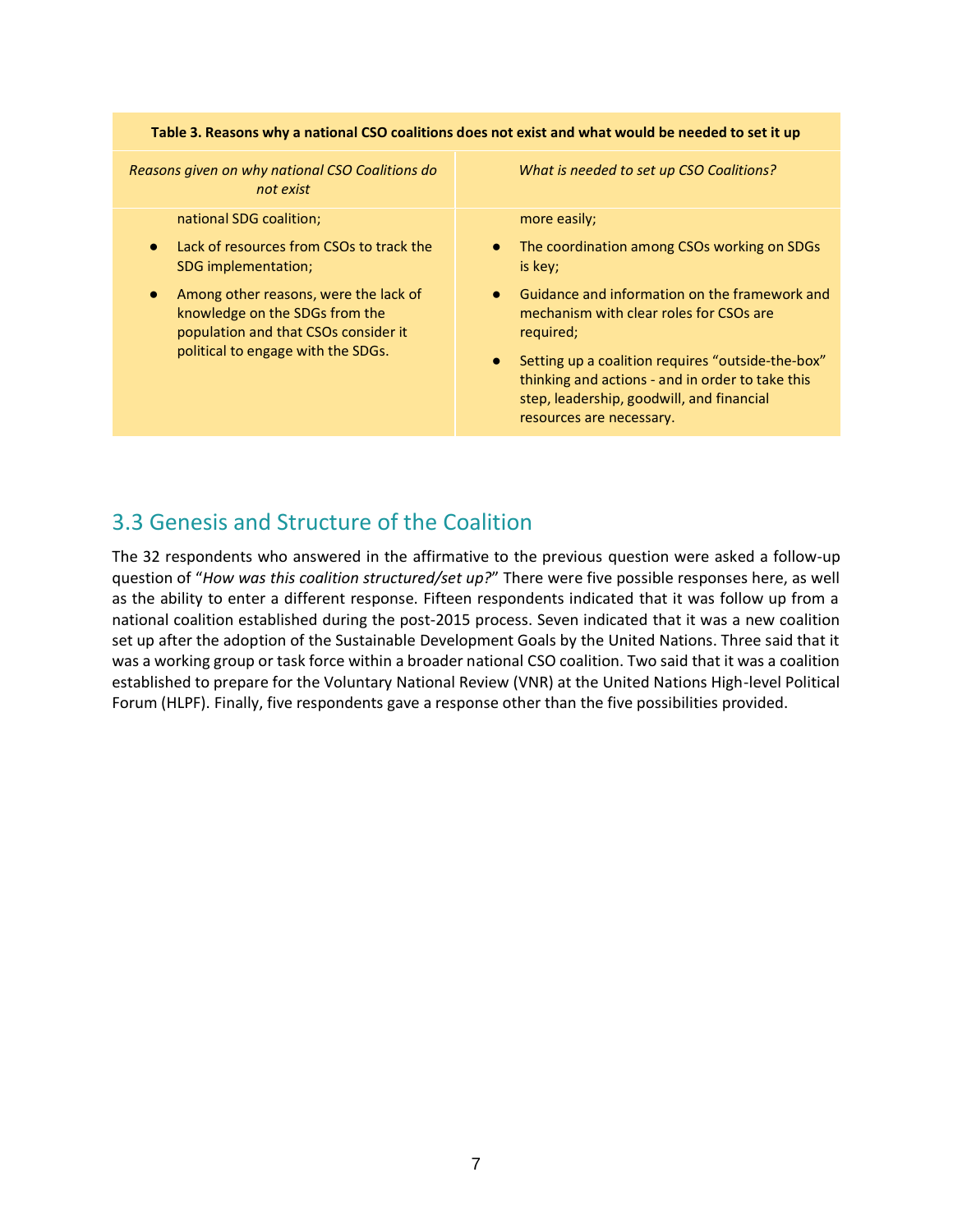| Table 4. How the Coalition was Structured/Set Up                                                                                                                                                                                                                                                                                                            |                                                            |  |
|-------------------------------------------------------------------------------------------------------------------------------------------------------------------------------------------------------------------------------------------------------------------------------------------------------------------------------------------------------------|------------------------------------------------------------|--|
| <b>Description</b>                                                                                                                                                                                                                                                                                                                                          | <b>Number of Respondents</b><br><b>Listing Description</b> |  |
| Follow up from a national coalition established during the post-2015<br>process                                                                                                                                                                                                                                                                             | 15 (47%)                                                   |  |
| New coalition set up after the adoption of the Sustainable<br>Development Goals by the United Nations                                                                                                                                                                                                                                                       | 7(22%)                                                     |  |
| Working group or task force within a broader national CSO coalition                                                                                                                                                                                                                                                                                         | 3(9%)                                                      |  |
| Coalition established to prepare for the Voluntary National Review at<br>the HLPF                                                                                                                                                                                                                                                                           | 2(6%)                                                      |  |
| Other responses:<br>Emerged from regional platforms for national NGOs<br>$\bullet$<br>Emerged from the consensus among human rights activists and<br>$\bullet$<br>social action groups who were part of the World Social Forum<br>2004<br>Set up to make the government accountable to its promise to<br>$\bullet$<br>end poverty and social discrimination | 5(16%)                                                     |  |

#### <span id="page-8-0"></span>3.4 Sectoral Participation in the National CSO Coalition on SDGs

The 32 respondents with a national coalition were asked what sectors participate in the coalition. Respondents listed multiple sectors, as shown in the following table.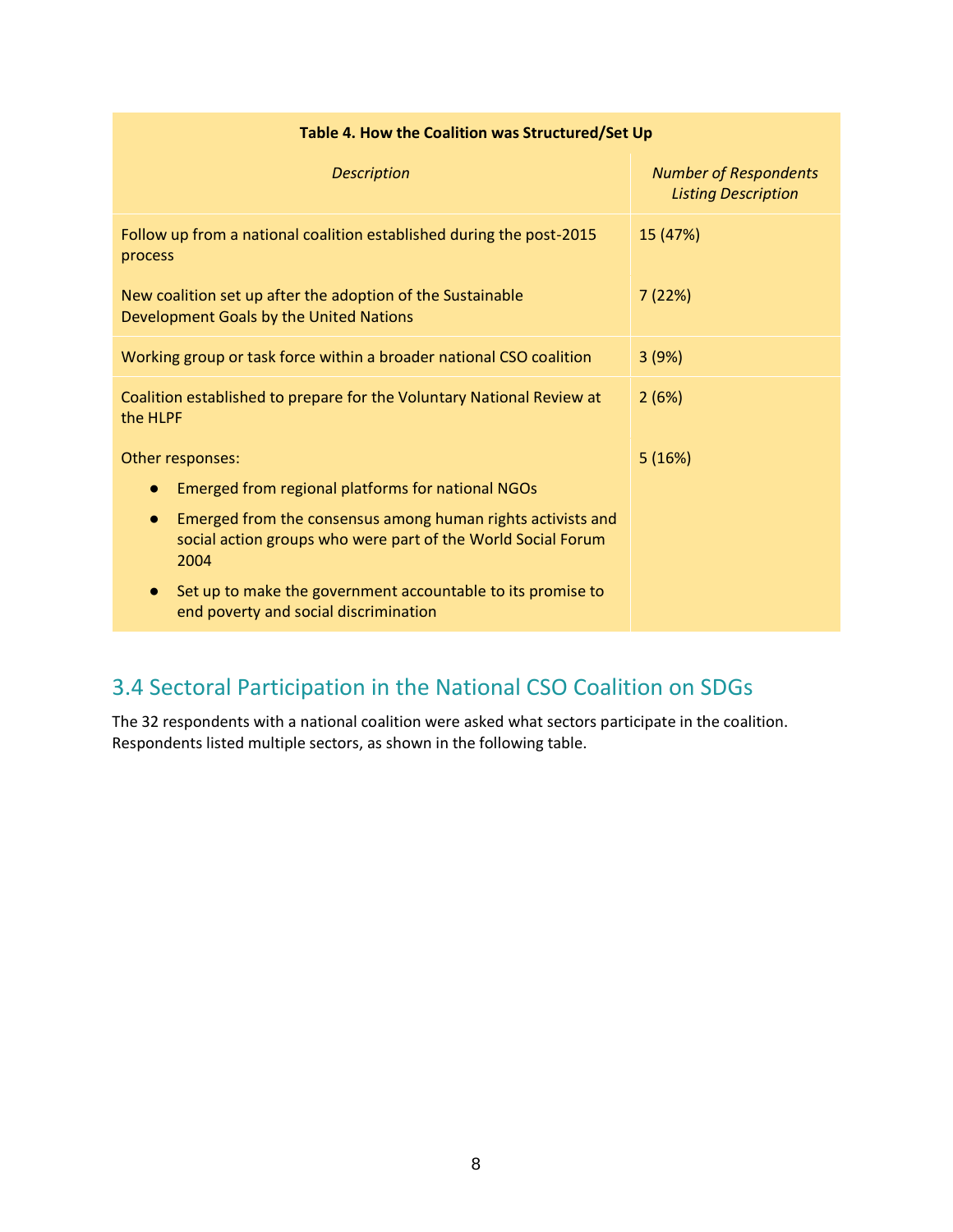#### **Table 5. Sectoral Participation**

| <b>Sector</b>                                    | <b>Number of Respondents Listing Sector</b> |
|--------------------------------------------------|---------------------------------------------|
| <b>NGOs</b>                                      | 32                                          |
| <b>Environmental Organizations</b>               | 29                                          |
| Organizations of Persons with Disabilities       | 24                                          |
| <b>Women's Organizations</b>                     | 24                                          |
| <b>Youth Organizations</b>                       | 23                                          |
| <b>Child-Focused Organizations</b>               | 22                                          |
| <b>Grassroots Organizations</b>                  | 22                                          |
| <b>Climate Change Organizations</b>              | 21                                          |
| <b>Health Organizations</b>                      | 20                                          |
| <b>International NGOs</b>                        | 19                                          |
| <b>Social Movements</b>                          | 17                                          |
| <b>Local Governments</b>                         | $\overline{7}$                              |
| <b>Private Sector Organizations</b>              | $6\phantom{1}$                              |
| <b>Trade Unions</b>                              | $\overline{4}$                              |
| <b>Neglected Tropical Diseases Organizations</b> | $\overline{2}$                              |
| <b>Faith-Based Organizations</b>                 | $\overline{2}$                              |
| <b>UNESCO National Committee</b>                 | $\mathbf{1}$                                |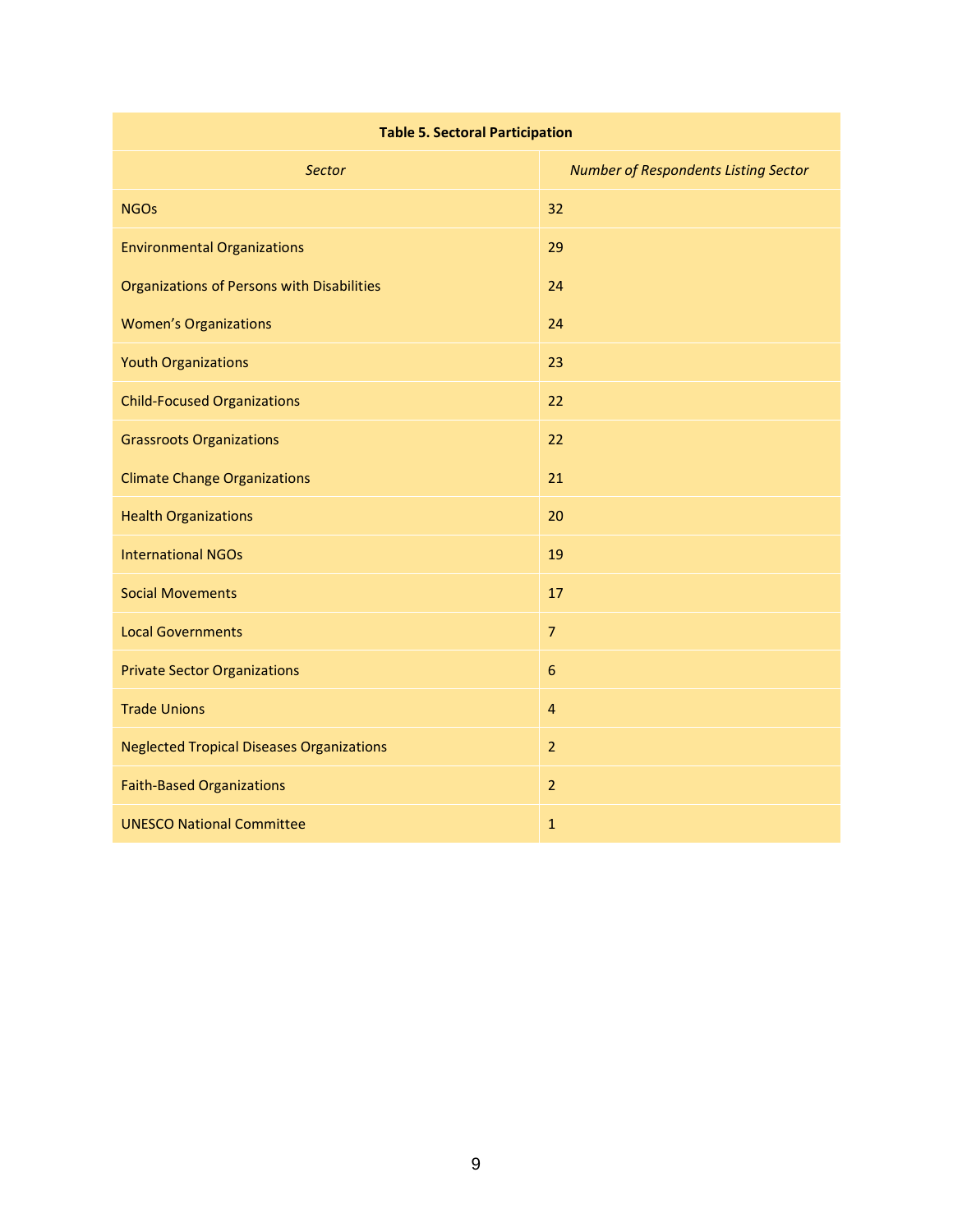#### **Figure 2. Sectoral Participation (by Number of Respondents Listing Each Sector)**



Sectoral Participation (by Number of Respondents Listing Each Sector)

#### <span id="page-10-0"></span>3.5 High-level Political Forum and Voluntary National Reviews

Respondents were asked if their country had already volunteered to present a Voluntary National Review (VNR) at the UN High Level Political Forum (HLPF). Twenty-nine respondents (85%) said yes, four (12%) said no, and one said s/he did not know (3%).

#### <span id="page-10-1"></span>3.6 CSO Engagement in the Voluntary National Reviews

Respondents were asked how they were preparing for their Voluntary National Reviews. Responses are provided in the following table.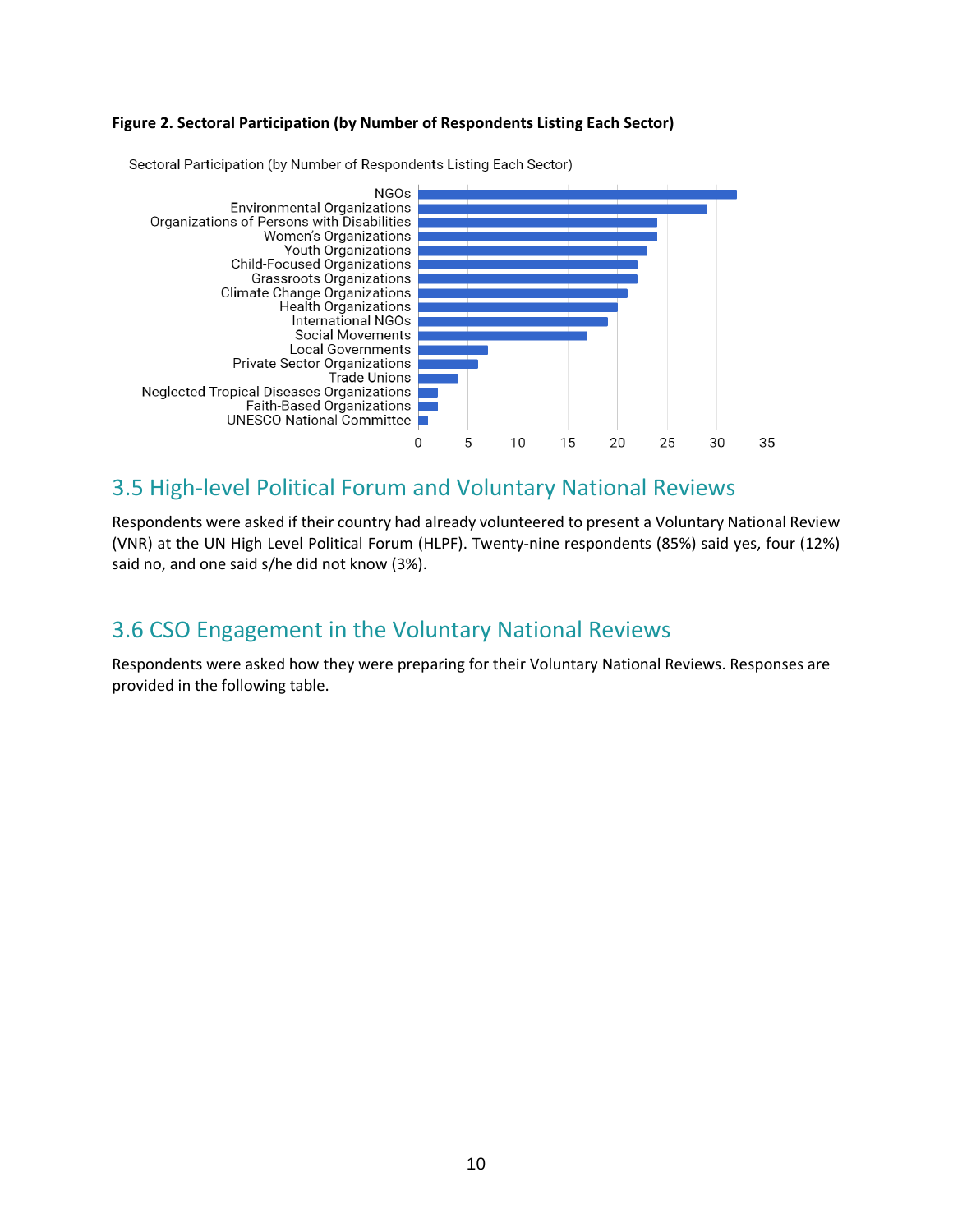| Table 6. Methods of Coalition Engagement with VNR processes                                                                                                                                              |                                                                        |  |
|----------------------------------------------------------------------------------------------------------------------------------------------------------------------------------------------------------|------------------------------------------------------------------------|--|
| Method                                                                                                                                                                                                   | <b>Number</b><br>$\circ f$<br>Responde<br>nts Listing<br><b>Method</b> |  |
| Submission of inputs by NGOs                                                                                                                                                                             |                                                                        |  |
| <b>National consultations</b>                                                                                                                                                                            |                                                                        |  |
| Meetings with government representatives                                                                                                                                                                 |                                                                        |  |
| Drafting of CSO report                                                                                                                                                                                   |                                                                        |  |
| <b>Online consultations</b>                                                                                                                                                                              |                                                                        |  |
| Other responses:                                                                                                                                                                                         |                                                                        |  |
| In some responses, it was a combination of the methods listed above<br>$\bullet$                                                                                                                         |                                                                        |  |
| In some instances, the VNR process has just started<br>$\bullet$                                                                                                                                         |                                                                        |  |
| A national consultation platform convened by government, funded by UNDP, and is<br>$\bullet$<br>multisectoral                                                                                            |                                                                        |  |
| National CSOs were involved in several levels, they had meetings with government<br>$\bullet$<br>representatives, and asked to report on the VNR report and at the country VNR<br>presentation at the UN |                                                                        |  |

#### **Figure 3. Methods of Coalition Engagement with VNR processes (by Number of Respondents Listing Method)**



Methods of Coalition Engagement (by Number of Respondents Listing Method)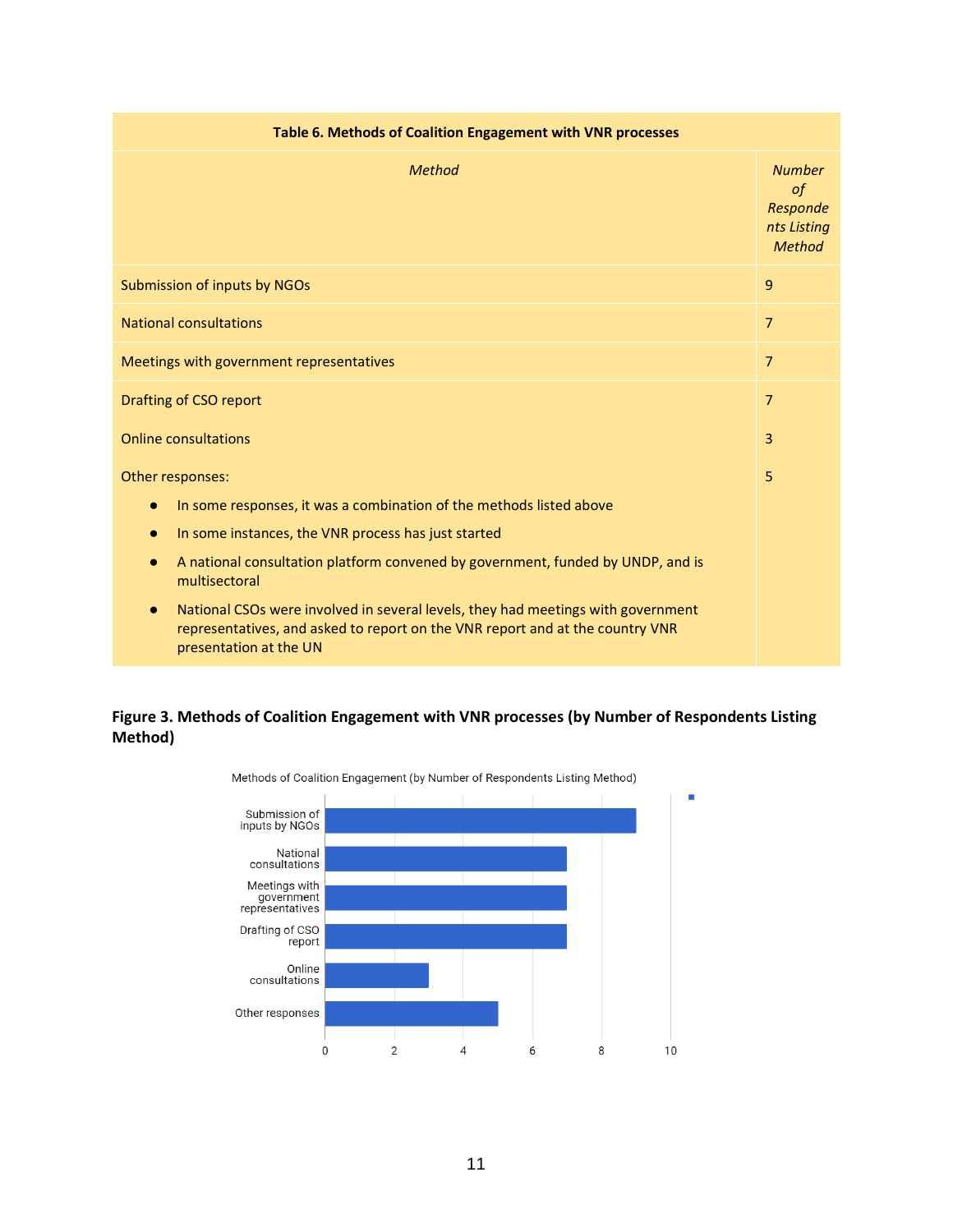#### <span id="page-12-0"></span>3.7 Connections between National Coalitions

Respondents were asked if they were interested in connecting with national coalitions from other countries via Together 2030. Twenty-nine (91%) respondents indicated they were interested in connecting with any country, and one said only with countries in the same region. One said that s/he was only interested in connecting with other countries that are industrialized, and one could not say at the time of the survey.

## <span id="page-12-1"></span>4. Key Challenges and Gaps

Respondents added some information on national CSO coalitions on the SDGs in their countries. The information provided was very useful in the identification of key challenges and gaps. Those are summarized below.

- Although many CSOs coalitions indicated that they are interconnected and also connected with the government, many are seeking ways to collaborate with the private sector in achieving the SDGs.
- The need to promote the full and effective participation of persons with disabilities in decisionmaking processes was highlighted.
- The importance of media as a tool in carrying out the SDGs was considered important.
- There is a need to develop reliable monitoring and data in non-traditional ways to raise the representation and points of view of people living in poverty as well as CSOs.
- It is critically important to track SDG implementation nationally, and currently some countries are working on many initiatives, although this process is limited to online tools, so does not reach community-based organizations.
- While some civil society networks engage with the government and international organizations, there is also a need to expand the networks to ensure connections with local governments.
- Some CSOs highlighted that language can be a barrier in two ways: (1) internationally-produced documents are not available in national languages and (2) nationally-produced documents are not available in English.
- In some cases, there is a lack of awareness of the government structure and the role of each government branch with regards to SDG implementation and accountability.
- There is a challenge in knowing how to engage with the right partners in national dialogues.
- The different UN mechanisms that track the implementation of the SDGs can be overwhelming for CSOs.
- Some respondents indicated that the SDGs do not reach people at the grassroots level, which prevents their participation in SDG implementation. Consequently, the SDGs need to be connected to sub-national and local-level communities and at the same time national aspirations and advocacy need to be linked to regional and global levels.
- Public space needs to be open so national plans can be debated in a participatory manner.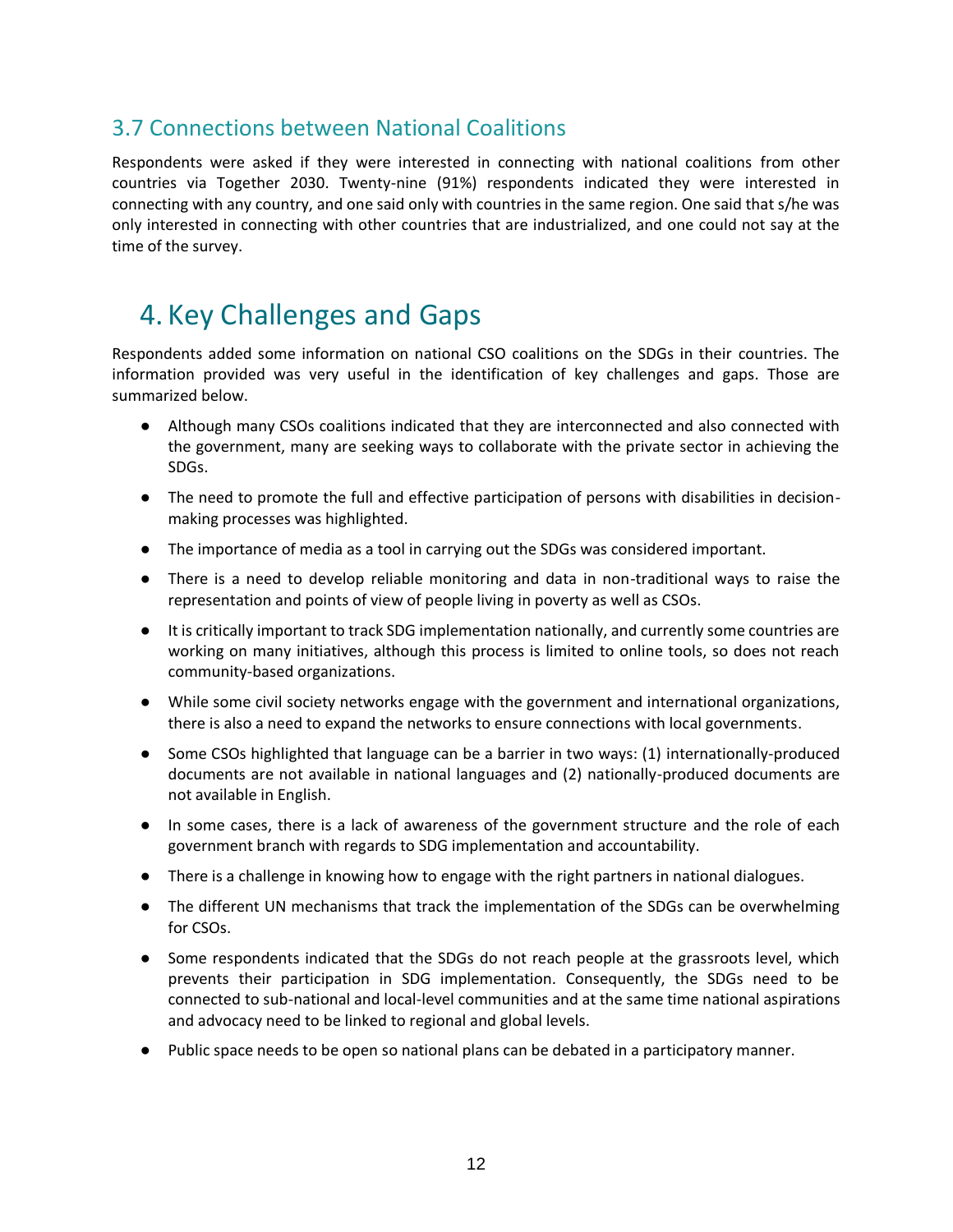## <span id="page-13-0"></span>5. Recommendations for Together 2030

The following section provides a summary of the recommendations from survey respondents on how Together 2030, as an international initiative, could support the work of national CSO coalitions working on the SDGs.

The responses reflect the perspectives from respondents but some may not necessarily be in alignment with the focus, priorities and capacities of the Together 2030 Initiative.

Respondents considered that Together 2030 could:

- Put an emphasis on sharing information and knowledge and providing capacity building.
- Connect with national CSO coalitions and organize relevant programs together at the country level.
- Provide financial support to implement programs and advocacy at the national level.
- Support the work of CSO coalitions by facilitating linkages with other similar platforms for learning and best-practice sharing to foster collaboration with like-minded entities to achieve goals and objectives.
- Provide information and support on how to manage such a large platform to carry out adequate advocacy work on all 17 SDGs.
- Provide guidance for engaging with the VNR processes and information on the HLPF, as well as share examples among countries.
- Provide capacity building for members especially on a monitoring strategy of the implementation of SDGs including the data revolution, particularly supporting those in the Global South.
- Organize national-level technical trainings and sessions on how to monitor SDG implementation, produce shadow reports, and provide awareness raising.
- Work to give more visibility to national initiatives and to help rolling them out.
- Help support national NGO platforms gauge the level of open space created by governments in monitoring tools to implement the SDGs.
- Support coalitions in promoting SDG implementation at the local level by encouraging universities to establish SDG centers.
- Promote CSO initiatives from the country level to the global level to understand the achievements and challenges in SDGs implementation.
- Provide case studies on SDG implementation, especially on institutional engagement to help national CSOs establish a new participatory governance system nationally.
- Coordinate and compile different CSO reports to UN mechanisms into one report to have a more significant impact.
- Help lobby and influence national governments to persuade them to have open dialogues with CSOs in a participatory manner in respect to development plans and issues.
- Provide support in establishing parliamentary groups on SDGs, which could strengthen resource allocation, provide oversight on implementation, and engage in follow up and review the implementation of national sustainable development projects and programs.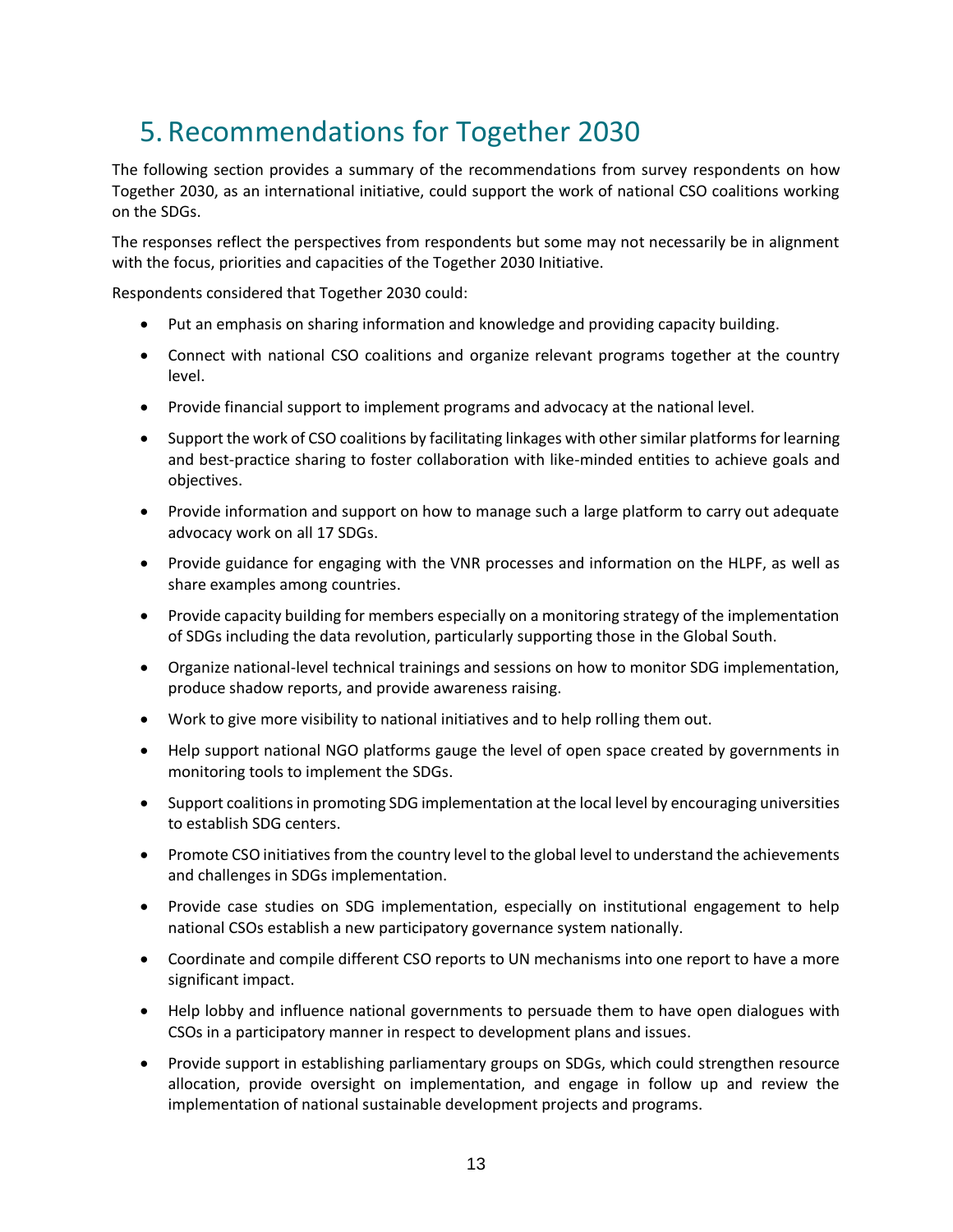The recommendations listed above showcase important action identified by actors operating at the national level that could support their work and participation at the follow up and implementation of the SDGs. The findings from this mapping exercise could provide important insights and perspectives on how Together 2030 and other international networks and development partners could most effectively facilitate the creation and strengthening of linkages among national CSO coalitions on the SDGs through peer learning, information exchange, and capacity building. In turn, this could increase national-level capacities to hold governments accountable for the commitments made in the 2030 Agenda to achieve the SDGs.

## <span id="page-14-0"></span>6. Reflections on the Information Gathered

Drawing on the survey, some reflections on the information gathered follows below.

The majority of the national CSO coalitions on SDGs have grown out of the post-2015 process or are connected with broader national coalitions. **CSO coalitions have a critical need to engage in SDG implementation and a strong interest in doing so**. They would also like to **learn from and engage with each other**, exchange information, and produce and share good practices and lessons learned. Many expressed the **need for financial support** to train staff and to implement the SDGs effectively. They are interested in **establishing better and more effective linkages within regions**, as well as **connecting with global-level mechanisms**to reinforce advocacy messages and to strengthen collaboration. There is a need for more effective leadership within CSO coalitions to achieve the SDGs. Finally, the respondents prominently highlight Together 2030 as the convener and interlocutor which fosters dialogues to improve CSO coalition effectiveness.

There is a clear **need for broader surveys**, potentially in partnership with national CSO coalitions on SDGs, to properly capture the perspectives of particular groups and their level of engagement with national coalitions. Importantly, Together 2030 could consider developing a survey that focuses on the groups most left behind, and analyze if those groups are (or are not) managing to engage in national CSO coalitions. Such a survey would identify the reasons for non-participation and recommendations on how to overcome them.

Together 2030 and other international partners could consider establishing strategies to **support capacity building** of national coalitions, including on how they could become more inclusive.

The need for **financial support** was a strong call for international partners and networks to support. Together 2030 could discuss ways of supporting national CSO coalitions in this regard. Together 2030 could, for instance, support in gathering and disseminating evidence on this financial challenge to help advocate for support.

Together 2030 is in an excellent, unique position to analyze the different structures and operational mechanisms of existing national CSO Coalitions on the SDGs, **gather evidence and technical expertise**, and from this develop guidance to help foster and create and strengthen those coalitions.

There is a clear need for CSO coalitions to have **space to communicate**, exchange ideas, and share good practices. Together 2030 could provide an online platform through its website and invite CSO coalitions to participate in online discussions, perhaps on particular themes, which could ultimately produce thematic reports. Together 2030 could also set up and manage a **CSO coalition listserv** to create a safe space for the exchange of information and learning in which CSO coalitions could interact, amplify their voices, and support national and global campaigns.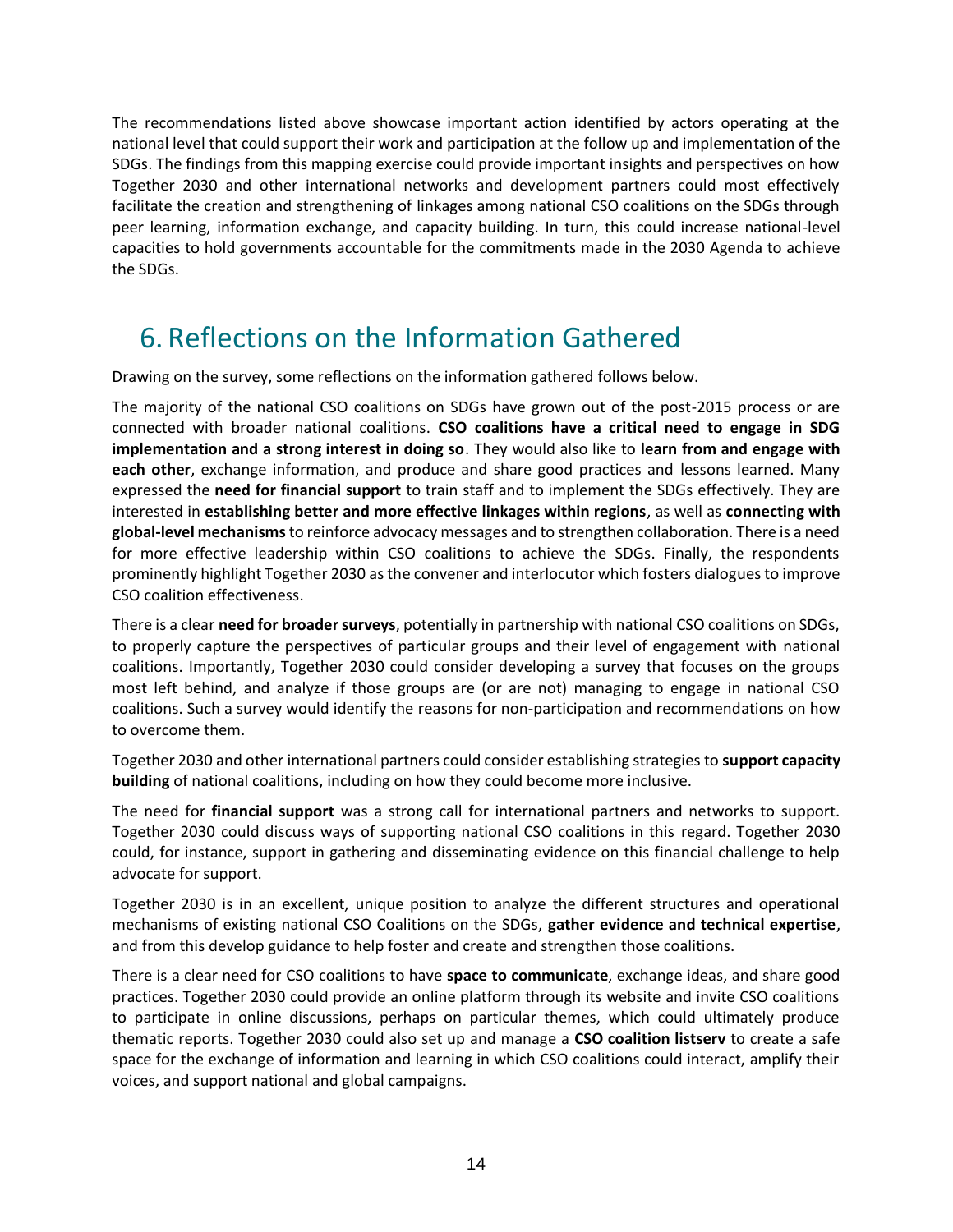Finally, Together 2030 should map the national CSO coalition landscape, as has been done for this report, on a regular basis and involve more countries and different actors. This would ensure inclusivity and accessibility, and address those most left behind.

## <span id="page-15-0"></span>7.ANNEX – Contact Information of National CSO coalitions (respondents who agreed to share their information)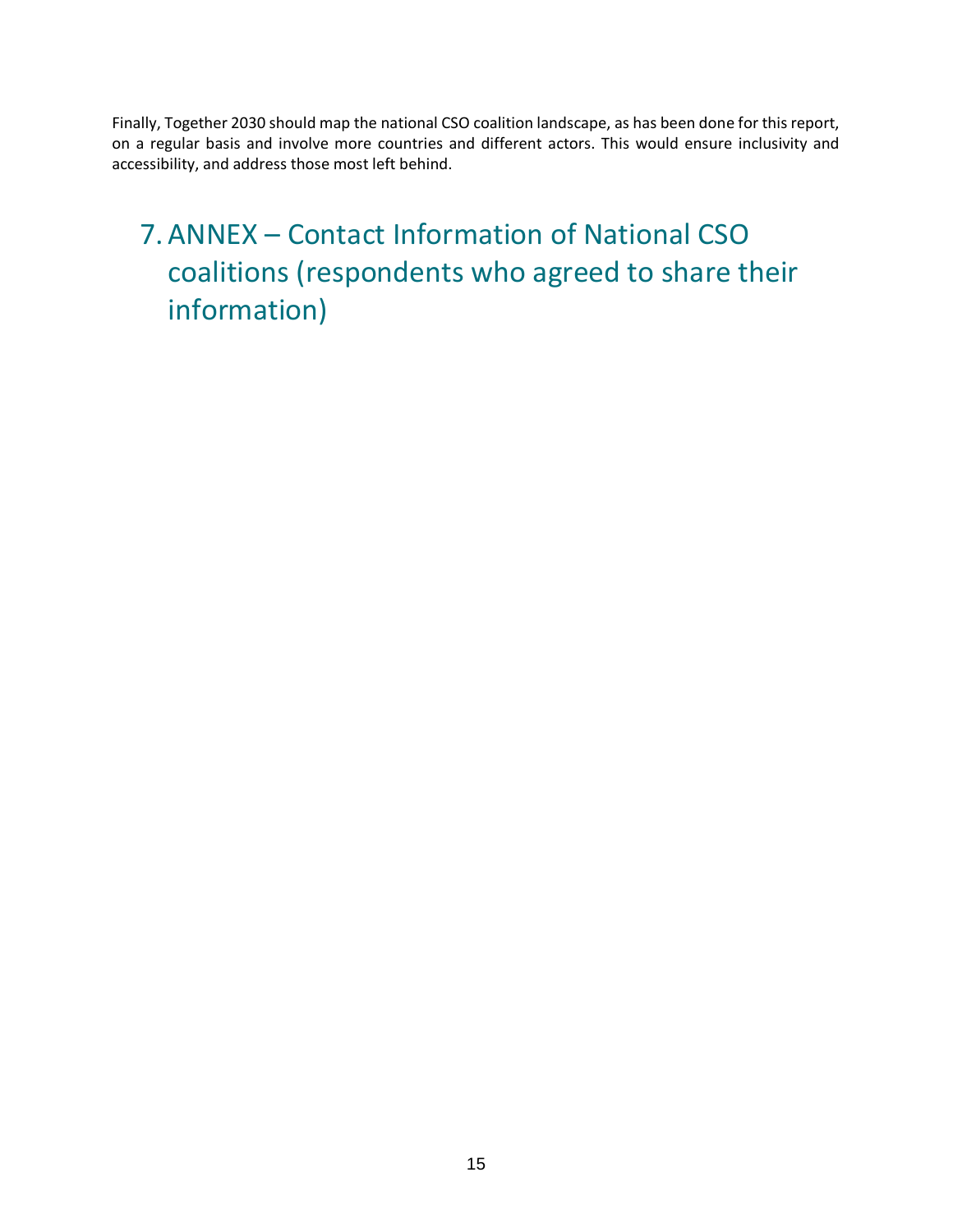| Country                                | Name of the SDG coalition/group and website                                        | <b>Contact Person</b>                                                            |
|----------------------------------------|------------------------------------------------------------------------------------|----------------------------------------------------------------------------------|
| <b>Bangladesh</b>                      | Disability Alliance on SDGs-Bangladesh                                             | Khondoker Ariful Islam - kariful@sightsavers.org                                 |
| <b>Belgium</b>                         | Perspective2030                                                                    | Véronique Rigot - veronique.rigot@cncd.be                                        |
| <b>Bolivia</b>                         | <b>UNITAS - www.redunitas.org</b>                                                  | Susana Eróstegui - direccionunitas@redunitas.org                                 |
| <b>Brazil</b>                          | Civil Society Working Group for the 2030 Agenda<br>(http://brasilnaagenda2030.org) | Alessandra Nilo - alessandra.nilo@gestos.org                                     |
| <b>Chile</b>                           | ASOCIA 2030 www.proyectoasocia2030.cl                                              | Nicolas Sautejeau - nicolas.sautejeau@accionag.cl                                |
| <b>Democratic Republic</b><br>of Congo | Collectif pour les Objectifs de Développement<br>Durable/Agenda 2030 (CODD2030)    | Barega Lombe Thadee - barega th@yahoo.fr                                         |
| <b>Fiji</b>                            | www.piango.org                                                                     |                                                                                  |
| Germany                                | German NGO Forum on Environment and<br>Development                                 | Marie-Luise Abshagen - abshagen@forumue.de                                       |
| India                                  | Wada Na Todo Abhiyan (WNTA) - Link:<br>www.wadanatodo.net                          | Annie Namala - annie@cseiindia.org.in                                            |
| Indonesia                              | Indonesian CSO Coalition for SDGs<br>(http://www.sdg2030indonesia.org)             | Hamong Santono - among@infid.org                                                 |
| <b>Ireland</b>                         | Coalition 2030<br>(www.facebook.com/IrishCoalition2030)                            | Caitriona Rogerson - SDG Project Coordinator,<br>caitriona@ien.ie                |
| Japan                                  | Japan Civil Society Network on SDGs (SDGs Japan)                                   | Masaki Inaba - inaba@sdgs-japan.net                                              |
| Kenya                                  | SDGs Kenya Forum - www.sdgkenyaforum.org                                           | Florence Syevuo - coordinator@sdgkenyaforum.org                                  |
| <b>Korea</b>                           | Korea SDGs Network                                                                 | Denise K.H. YOON - sdgnetkorea@gmail.com                                         |
| Latvia                                 | Latvian Platform for Development Cooperation -<br>www.lapas.lv                     | Inese Vaivare - inese.vaivare@gmail.com                                          |
| <b>Nepal</b>                           | Nepal SDGs Forum                                                                   | Daya Sagar Shrestha -<br>dayasagar@ngofederation.org;<br>dayasagar2071@gmail.com |
| <b>Nigeria</b>                         | Civil Society Coalition on Sustainable Development<br>www.cscsdev.org              | Tola Winjobi - tolawinjobi58@yahoo.com                                           |
| Norway                                 | Norwegian Forum for Development and<br>Environment                                 | Silje Hagerup - silje@forumfor.no                                                |
| <b>Philippines</b>                     | United Nations Civil Society Advisory Committee                                    | Gomer Padong - gomerpadong@gmail.com                                             |
| Portugal                               | CSO SDG Forum                                                                      | Pedro Cruz - agenda2030@plataformaongd.pt                                        |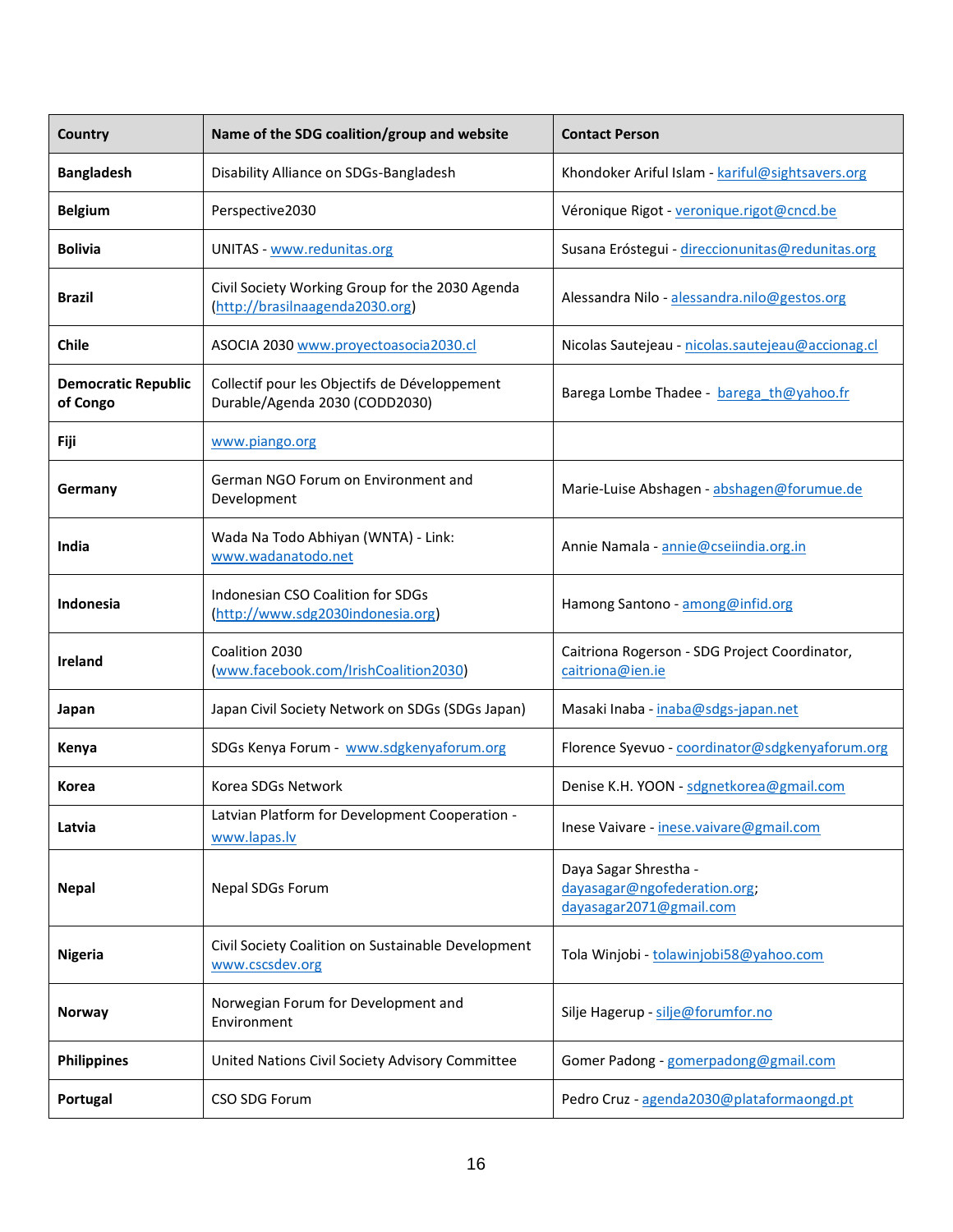| Senegal      | Civil Society Organisation group for SDG<br>monitoring/CONGAD               | Salimata Bocoum - Sbocoum@sightsavers.org -<br>Amadou Cisse - amadousisco@gmail.com             |
|--------------|-----------------------------------------------------------------------------|-------------------------------------------------------------------------------------------------|
| Sierra Leone | Sierra Leone Coalition 2030                                                 | Edward Lansana Massaquoi - ediemass@yahoo.com                                                   |
| Sweden       | Concord Sweden - www.concord.se                                             | Sofia Svarfvar - sofia.svarfvar@concord.se                                                      |
| Switzerland  | Zivilgesellschaftliche Plattform Agenda 2030 für<br>nachhaltige Entwicklung | Sara Frey - mailto:info@plattformagenda2030.ch                                                  |
| Tanzania     | Tanzania Sustainable Development Platform<br>(www.maendeleoendelevutz.org)  | Stuwart Kitila / Maua Pascal -<br>admin@africaphilanthropic.org;<br>maua@maendeloendelevutz.org |
| Zimbabwe     | Zimbabwe CSO Reference Group on SDGs<br>www.prftzim.org                     | Judith Kaulem -judith@prftzim.org                                                               |